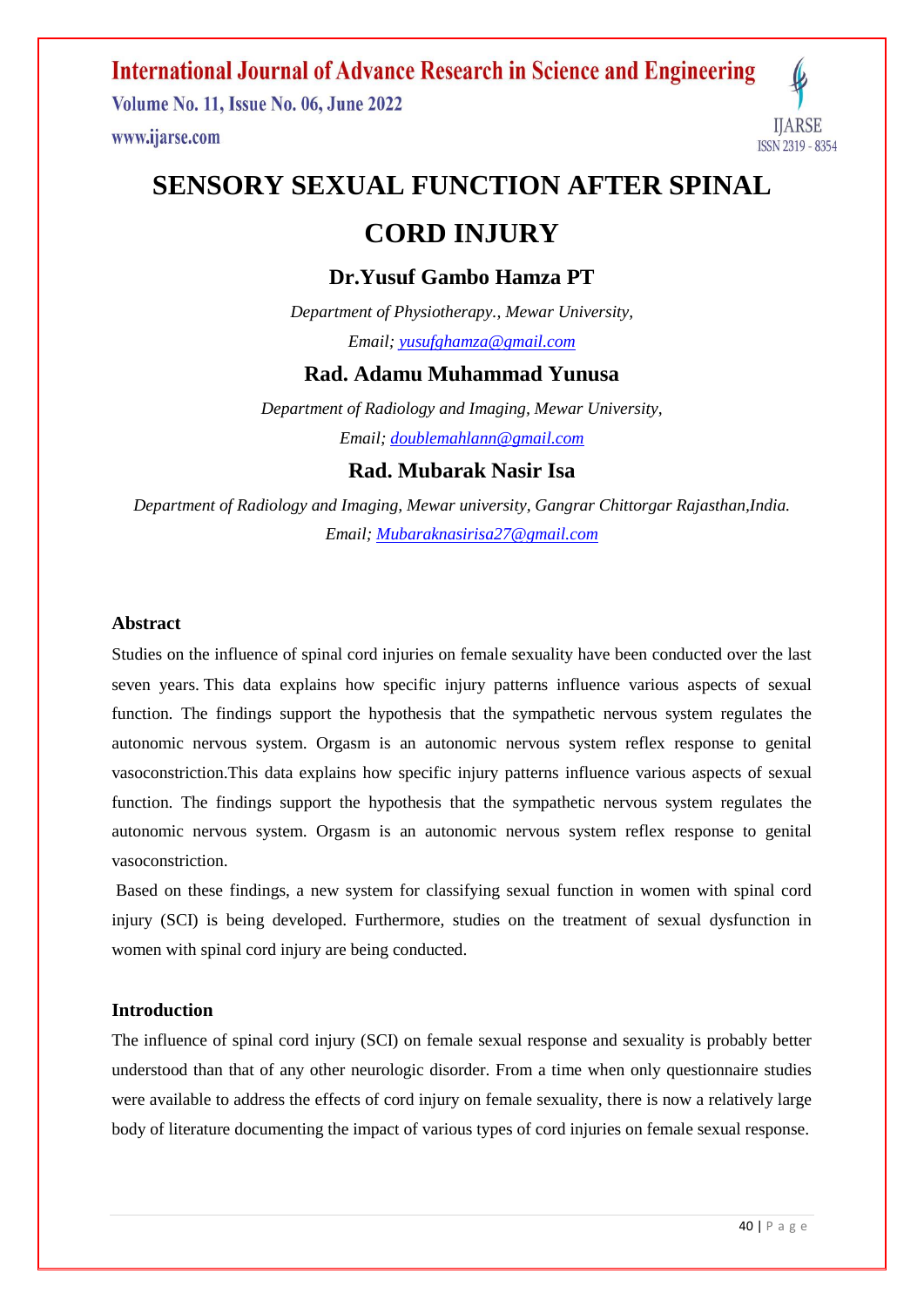**Volume No. 11, Issue No. 06, June 2022** www.ijarse.com



Treatment methods have also begun to be investigated. The purpose of this chapter is to review the literature on the impact of SCI on female sexual response, to discuss the issue of sexual dysfunction diagnosis in the Treatment options are being investigated.

#### **The influence of SCI on female sexuality**

Traumatic spinal cord injury frequently affects young women and men during their sexually active and reproductive years. A significant number of patients report sexual dysfunction in addition to deficits in motor and sensory function and autonomic control. Sexual dysfunction has a significant influence on quality of life and interpersonal relationships in both able-bodied and spinal cord-injured humans. Early research has shown that sexuality after spinal cord injury remains a major motivator in life and that successful sexual rehabilitation has a significant influence on the overall rehabilitation outcome.

There is little known about the influence of spinal cord injury on sexual health and little attention has been paid to this.

#### **Effect of SCI on female sexual arousal**

Female genital sexual arousal is controlled by two distinct pathways: a psychogenic pathway and a reflex pathway. As a result, the effect of SCI on sexual response is determined by which of these pathways is altered by the neurologic injury.

The effects of psychogenic and psychogenic combined with manual genital stimulation on heart rate, respiratory rate, blood pressure, vaginal pulse amplitude (as a measure of genital arousal), and subjective sexual arousal were studied in women with complete cord injury at or above the level of the 6th thoracic segment (T6). With audiovisual erotic stimulation alone, women with complete upper motor neuron injuries affecting their sacral spinal cord had significant increases in subjective sexual arousal but no increase in vaginal pulse amplitude. Adding manual genital stimulation to audiovisual stimulation increased vaginal pulse amplitude without prolonging the increased subjective sexual arousal. These findings were interpreted as evidence of reflex genital vasoconstriction in women with PCOS.

Women with incomplete SCI who were first subjected to psychogenic genital stimulation and then to manual genital stimulation had higher levels of genital arousal with manual stimulation, regardless of whether they also had higher levels of subjective arousal. This was interpreted as evidence for the preservation of reflex genital arousal in women with sacral spinal segment upper motor neuron injuries.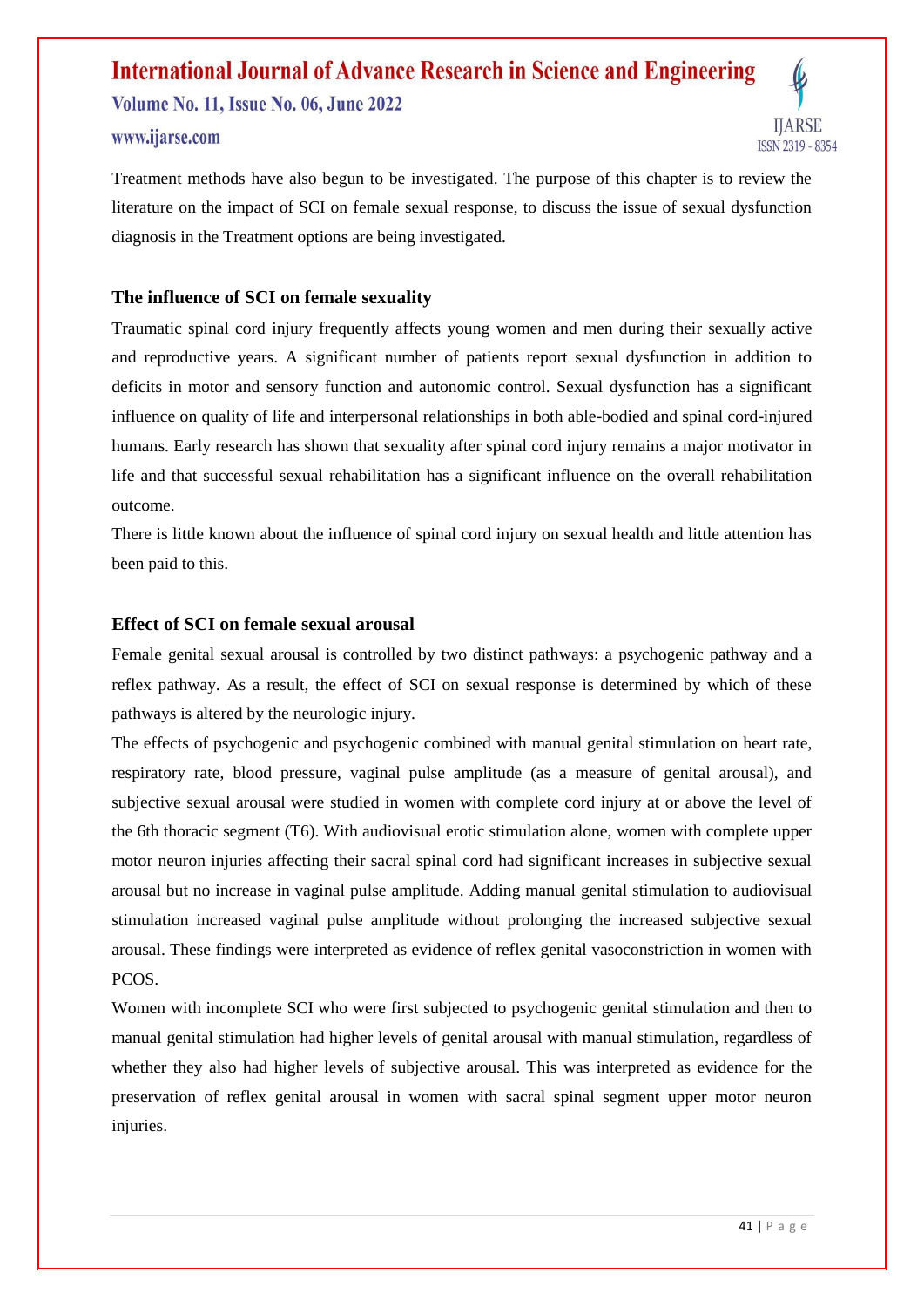**Volume No. 11, Issue No. 06, June 2022** www.ijarse.com

#### **Effects of SCI on orgasm**

Women with SCI were significantly less likely to experience orgasm than able-bodied control subjects. In comparison to 100% of able-bodied control subjects, 55% of women with SCI reported the ability to achieve orgasm. The characteristics of orgasm in able-bodied versus cord-injured subjects were also investigated. Despite previous reports that non-genital stimulation is frequently used to achieve orgasm, only one woman in this study (Sipski et al., 2001) chose non-genital stimulation in conjunction with genital stimulation. The average latency to orgasm was significantly longer in cord-injured subjects than in able-bodied subjects (26 min versus 16 min). The ability of women with spinal cord injuries to achieve orgasms was also compared. There were no statistically significant differences in orgasmic ability based on subject grouping based on remaining sensation at the T11–L2 or S2–S5 dermatomes, completeness of injury, or lower motor neuron damage affecting sacral cord segments.

#### **Documentation of sexual dysfunction in women with SCI**

The above documentation of the impact of SCI on sexual response provides a framework for understanding how the injury affects sexual response. It does not, however, tell us whether a woman with a spinal cord injury has sexual dysfunction. According to the International Consensus Development Conference on Female Sexual Dysfunction (Basson et al., 2000), sexual dysfunction is associated with personal distress. As a result, a woman with a spinal cord injury who experiences changes in her sexual response as a result of her injury but does not complain of distress does not have sexual dysfunction. A woman with a SCI who has no injury-related changes in her sexual response but complains of sexual distress has sexual dysfunction. To address this lack of documentation, the Female Spinal Sexual Function Classification (FSSFC) was proposed (Sipski et al., 2002). Based on previous research, this classification system defines four categories of sexual function after SCI, documents their presence and associated characteristics, and determines which aspects of the neurologic examination should be used to determine the likely capacity for sexual response. Based on the neurologic examination and detailed history, it should be possible to document the expected effects of the injury on specific components of sexual response, as well as whether the subject reports any sexual dysfunction. This latter point becomes especially important when discussing clinical trials for treating sexual dysfunction after SCI. The FSSFC is currently being used in a study of women with SCI and multiple sclerosis to determine its utility in documenting remaining sexual function and the presence or absence of sexual dysfunction in women with SCI.

**IJARSE** 

ISSN 2319 - 8354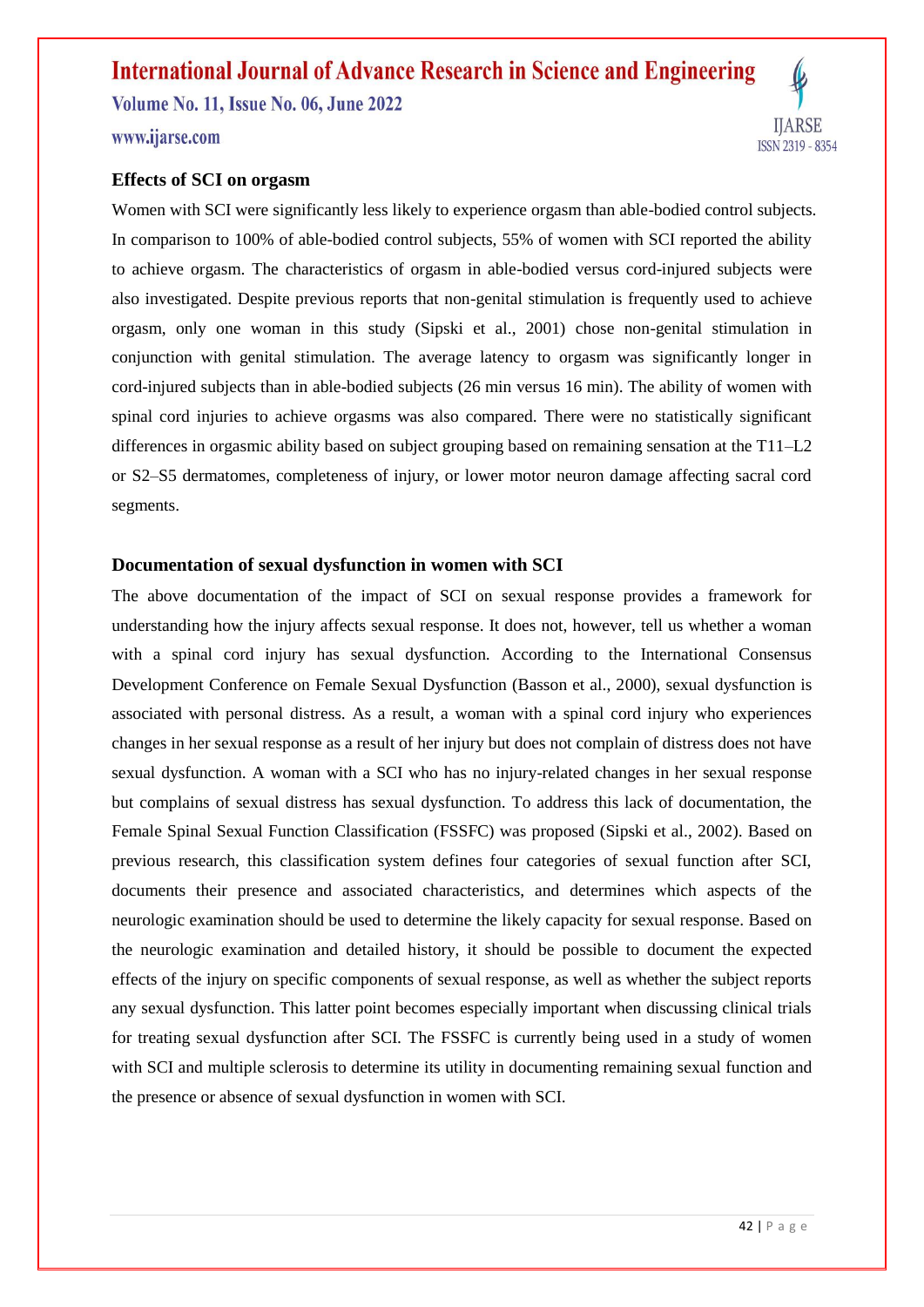**Volume No. 11, Issue No. 06, June 2022** www.ijarse.com



Several studies have begun to test therapies to improve sexual sensitivity in SCI women. Except for one drug study that tested the efficacy of medications used in men, the majority of these studies used treatments previously used in able-bodied women. . With the exception of one drug study that tested the efficacy of medications used in men, the majority of these studies used treatments previously used in able-bodied women . The first set of therapies can be classified as cognitive. It was unclear whether these women had experienced sexual dysfunction. False positive feedback was found to increase psychogenic arousal in women with either complete or incomplete SCI; however, genital arousal was only increased in women with incomplete injuries who had sensory function preserved in the T11–L2 dermatomes. . According to the findings of this study, cognitively based therapies may be beneficial in improving function in this subset of women with SCI.

In comparison to other neurologic injuries, understanding of the effect of SCI on female sexual response is relatively advanced. A female study with predominantly spinal multiple sclerosis has recently begun to see if the influence of spinal multiple sclerosis lesions on sexual response in women is similar to that of traumatic SCI. It is hoped that understanding the influence of SCI on female sexual response can be used to study not only multiple sclerosis but also other neurologic disabilities.

#### **References**

1 Weaver, L. C., & Polosa, C. (2005). Female sexual function after spinal cord injury. *Autonomic Dysfunction After Spinal Cord Injury*, 441

2 Billups, K.L., Berman, L., Berman, J., Metz, M.E., Glennon, M.E. and Goldstein, I. (2001) A new non-pharmacological vacuum therapy for female sexual dysfunction. J. Sex Marital Ther., 27: 1435–1441.

3. Bohlen, J.G., Held, J.P., Sanderson, M.O. and Anderson, M.O. (1982) The female orgasm: pelvic contractions. Arch. Sex Behav., 11: 367–386.

4. Charlifue, S.W., Gerhart, K.A., Menter, R.R., Whiteneck, G.G. and Manley, M.S. (1992) Sexual issues of women with spinal cord injuries. Paraplegia, 30: 192–199.

5. Chung, S.K., Mc Vary, K.T. and Mc Kenna, K.E. (1988) Sexual reflflexes in male and female rats. Neurosci. Lett., 94: 343–348.

6. Cueva-Rolon, R., Sane, G., Bianca, R., Gomez, L., Beyer, C., Whipple, B. and Komisaruk, B.R. (1996) Vagotomy blocks responses to Vaginocervical stimulation after genitospinal neurectomy in rats. Physio. Behav., 60: 19–24.

7. Fisher, T.L., Laud, P.W., Byfifield, M.G., Brown, T.T., Hayat, M.J. and Fiedler, I.G. (2002) Sexual health after spinal cord injury: a longitudinal study. Arch. Phys. Med. Rehabil., 83: 1043–1051.

**IJARSE** 

ISSN 2319 - 8354